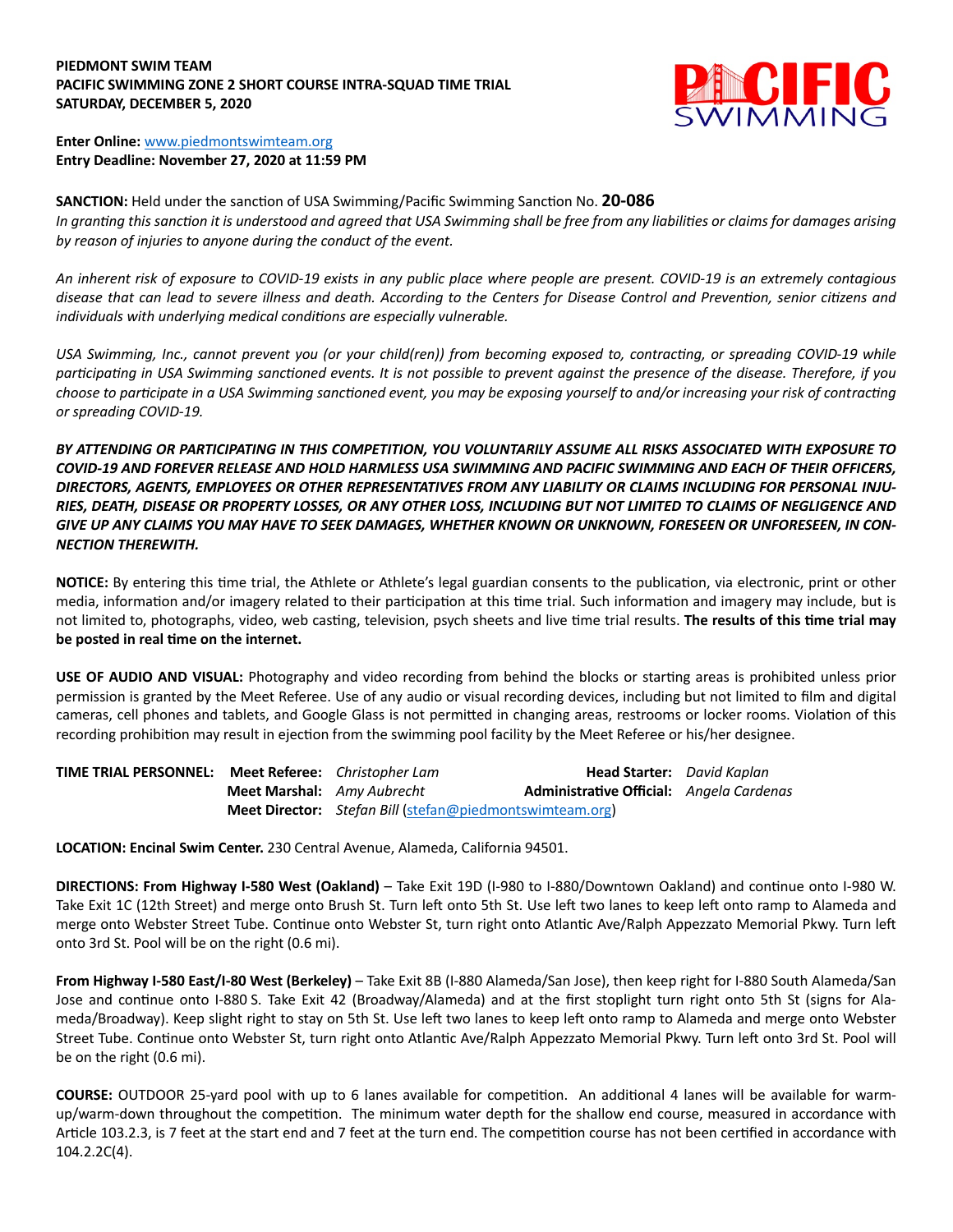**TIME: Session 1** will begin at **3:10 PM,** with Session 1 warm-ups from **2:30 PM to 3:05 PM**. **Session 2** will begin at **the conclusion of**  Session 2 warm-ups, with Session 2 warm-ups beginning after the conclusion of Session 1 but no sooner than 4:30 PM. Session 2 warm-ups will be at least 35 minutes.

- RULES: . Current USA Swimming and Pacific Swimming rules and warm-up procedures will govern the time trial. A copy of these procedures will be available at the Clerk-of-Course.
	- **A site-specific Facility Safety Plan that complies with all health and safety mandates and guidelines of USA Swimming, Pacific Swimming, the State of California, and County of Alameda will be enforced. The Facility Safety Plan will be communicated prior to the Tme trial.** A copy of the plan will be available at the Clerk-of-Course.
	- Athletes will warm up and swim with their assigned camp cohorts.
	- All applicable adults participating in or associated with this time trial acknowledge that they are subject to the provisions of the USA Swimming Minor Athlete Abuse Prevention Policy ("MAAPP"), and that they understand that compliance with the MAAPP policy is a condition of participation in the conduct of this competition.
	- All events are timed finals.
	- All events will swim fast to slow.
	- Athletes may compete in up to three (3) time trials per day.
	- All athletes ages 12 and under should complete competition within four (4) hours.
	- Entries will be accepted until the number of athletes reaches the Facility Safety Plan capacity or until the entry deadline, whichever is sooner.
	- If local conditions warrant it the Meet Referee, with the concurrence of the Meet Director, may require a mandatory scratch down. Refunds will be made via TeamUnify for any mandatory scratches.
	- **All Coaches and Officials must wear their USA Swimming membership cards in a visible manner.**
	- At the Meet Referee's discretion, events may be combined by age, gender, distance, and/or stroke.
	- By the authority of the Referee, the announced arrangement of heats in any event may be added or altered to the extent of consolidating heats.

**UNACCOMPANIED ATHLETES:** Any USA Swimming athlete-member competing at the time trial must be accompanied by a USA Swimming member-coach for the purposes of athlete supervision during warm-up, competition, and warm-down. If a coach-member of the athlete's USA Swimming Club does not attend the time trial to serve in said supervisory capacity, it is the responsibility of the Athlete or the Athlete's legal guardian to arrange for supervision by a USA Swimming member-coach. The Meet Director or Meet Referee may assist the Athlete in making arrangements for such supervision; however, it is recommended that such arrangements be made in advance of the time trial by the Athlete's USA Swimming Club Member-Coach.

RACING STARTS: Athletes must be certified by a USA Swimming member-coach as being proficient in performing a racing start or must start the race in the water without the use of the backstroke ledge. It is the responsibility of the Athlete or the Athlete's legal guardian to ensure compliance with this requirement.

**RESTRICTIONS:** • Smoking and the use of other tobacco products is prohibited on the pool deck, in the locker rooms, in spectator

- seating, on standing areas and in all areas used by Athletes, during the time trial and during warm-up periods. • Sale and use of alcoholic beverages are prohibited in all areas of the venue.
- No glass containers are allowed in the venue.
- No propane heater is permitted except for snack bar/operations.
- All shelters must be properly secured.
- Deck changes are prohibited.
- Destructive devices to include but not limited to, explosive devices and equipment, firearms (open or concealed), blades, knives, mace, stun guns and blunt objects are strictly prohibited in the swimming facility and its surrounding areas. If observed, the Meet Referee or his/her designee may ask that these devices be stored safely away from the public or removed from the facility. Noncompliance may result in the reporting to law enforcement authorities and ejection from the facility. Law enforcement officers (LEO) are exempt per applicable laws.
- Operation of a drone, or any other flying apparatus, is prohibited over the venue (pools, Athlete/Coach areas, Spectator areas and open ceiling locker rooms) any time Athletes, Coaches, Officials and/or Spectators are present.
- **Per Alameda County Department of Public Health guidance, face coverings shall be worn in the facility except for athletes swimming and entering/leaving the pool.**
- As per Alameda County Public Health Department Guidance for Camps and Youth Extracurricular Programs, there is no maximum number of athletes per lane within camp cohorts so long as proper physical distancing is maintained. Coaches and/or marshals shall monitor and limit the number of athletes per lane to the extent of maintaining such proper physical distancing.